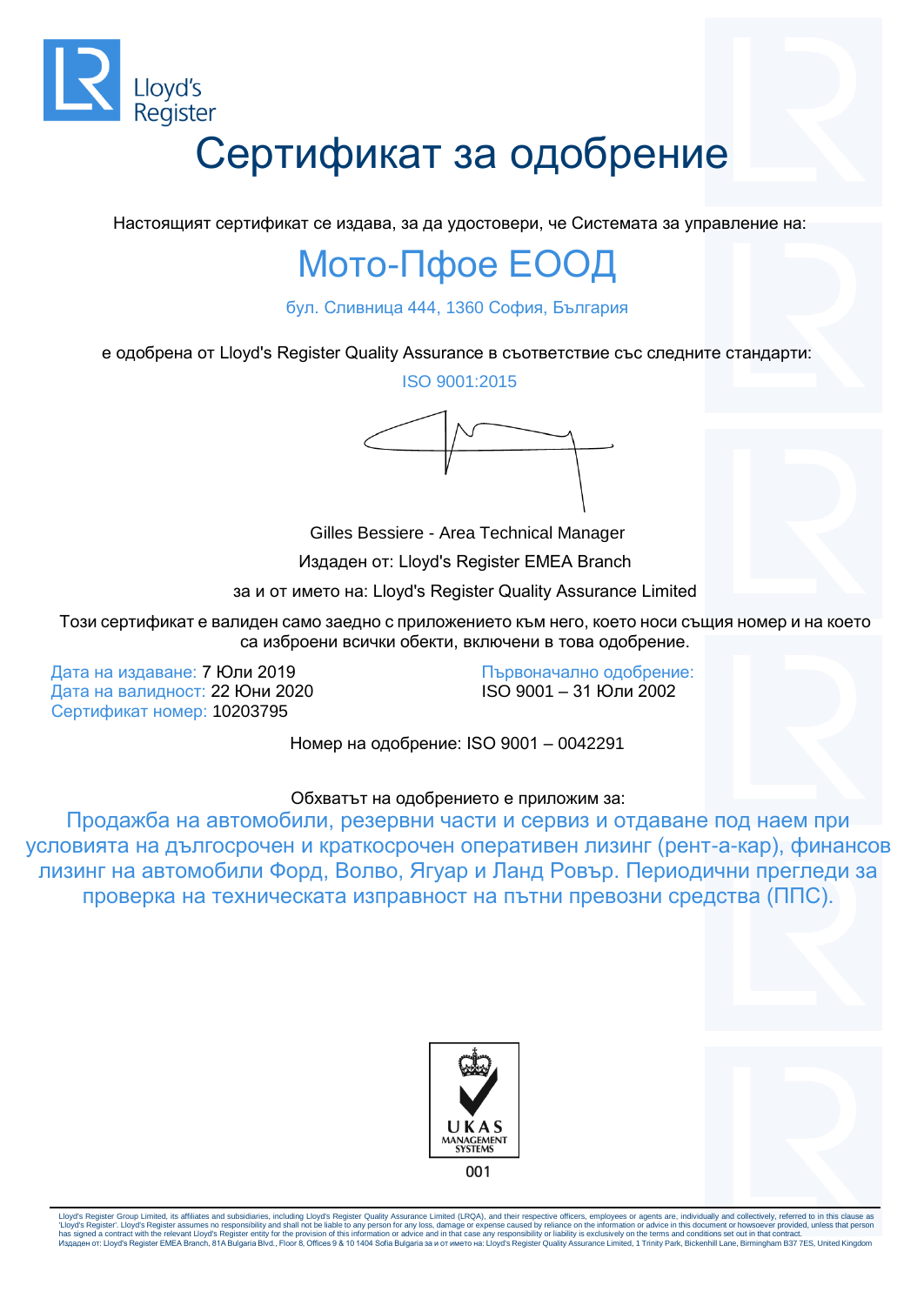

Сертификат номер: 10203795

| Обекти                                                                                         | Дейности                                                                                                                                                                                 |
|------------------------------------------------------------------------------------------------|------------------------------------------------------------------------------------------------------------------------------------------------------------------------------------------|
| Мото-Пфое ЕООД<br>бул. Сливница 444<br>1360 София<br>България                                  | ISO 9001:2015<br>Продажба на автомобили, резервни части и<br>сервиз и отдаване под наем при условията на<br>дългосрочен оперативен лизинг, финансов<br>лизинг на автомобили Форд.        |
| Мото-Пфое Лизинг ЕООД                                                                          | ISO 9001:2015                                                                                                                                                                            |
| бул. Сливница 444<br>1360 София<br>България                                                    | Продажба и отдаване под наем при условията<br>на дългосрочен и краткосрочен оперативен<br>лизинг (рент-а-кар), финансов лизинг на<br>автомобили Форд, Волво, Ягуар и Ланд Ровър.         |
| Мото-Пфое ЕООД                                                                                 | ISO 9001:2015                                                                                                                                                                            |
| Търговско - сервизен комплекс<br>5-ти километър местност Под шосето<br>8000 Byprac<br>България | Периодични прегледи за проверка на<br>техническата изправност на пътни превозни<br>средства (ППС).                                                                                       |
| Мото-Пфое ЕООД                                                                                 | ISO 9001:2015                                                                                                                                                                            |
| ул. Околовръстен път 483<br>1389 София<br>България                                             | Продажба на автомобили, резервни части и<br>сервиз и отдаване под наем при условията на<br>дългосрочен оперативен лизинг, финансов<br>лизинг на автомобили Ягуар, Ланд Ровър и<br>Волво. |



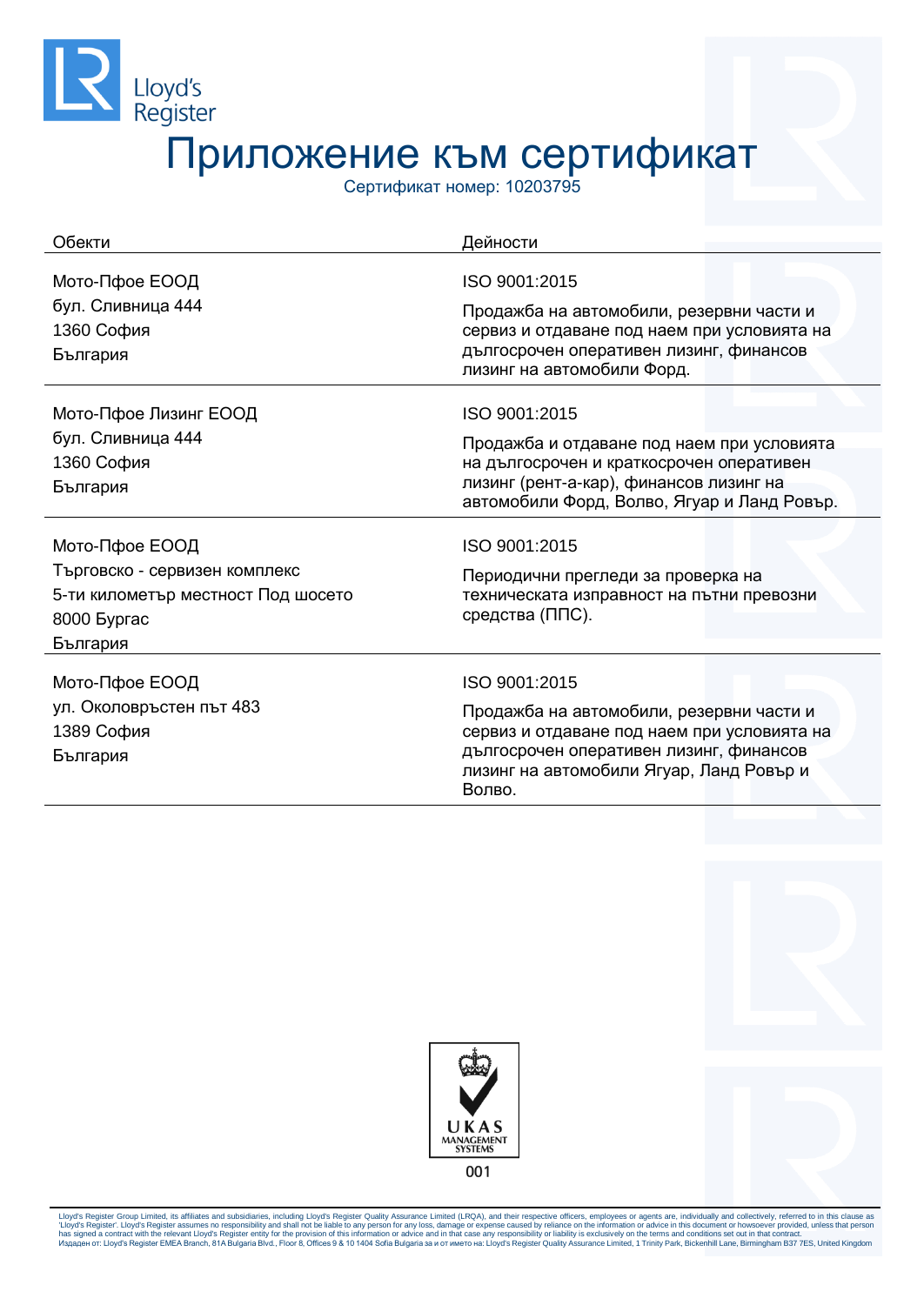

This is to certify that the Management System of:

### Moto-Pfohe Ltd.

444 Slivnitza Blvd., 1360 Sofia, Bulgaria

has been approved by LRQA to the following standards:

ISO 9001:2015

Gilles Bessiere - Area Technical Manager

Issued by: Lloyd's Register EMEA Branch

for and on behalf of: Lloyd's Register Quality Assurance Limited

This certificate is valid only in association with the certificate schedule bearing the same number on which the locations applicable to this approval are listed.

Current issue date: 7 July 2019 Expiry date: 22 June 2020 Certificate identity number: 10203796

Original approval(s): ISO 9001 – 31 July 2002

Approval number(s): ISO 9001 – 0042291

The scope of this approval is applicable to:

Sales of cars, spare parts and service and rental under long and short term operating lease (rent-a-car), financial leasing of cars Ford, Volvo, Jaguar and Land Rover. Periodical technical inspections of wheeled vehicles.







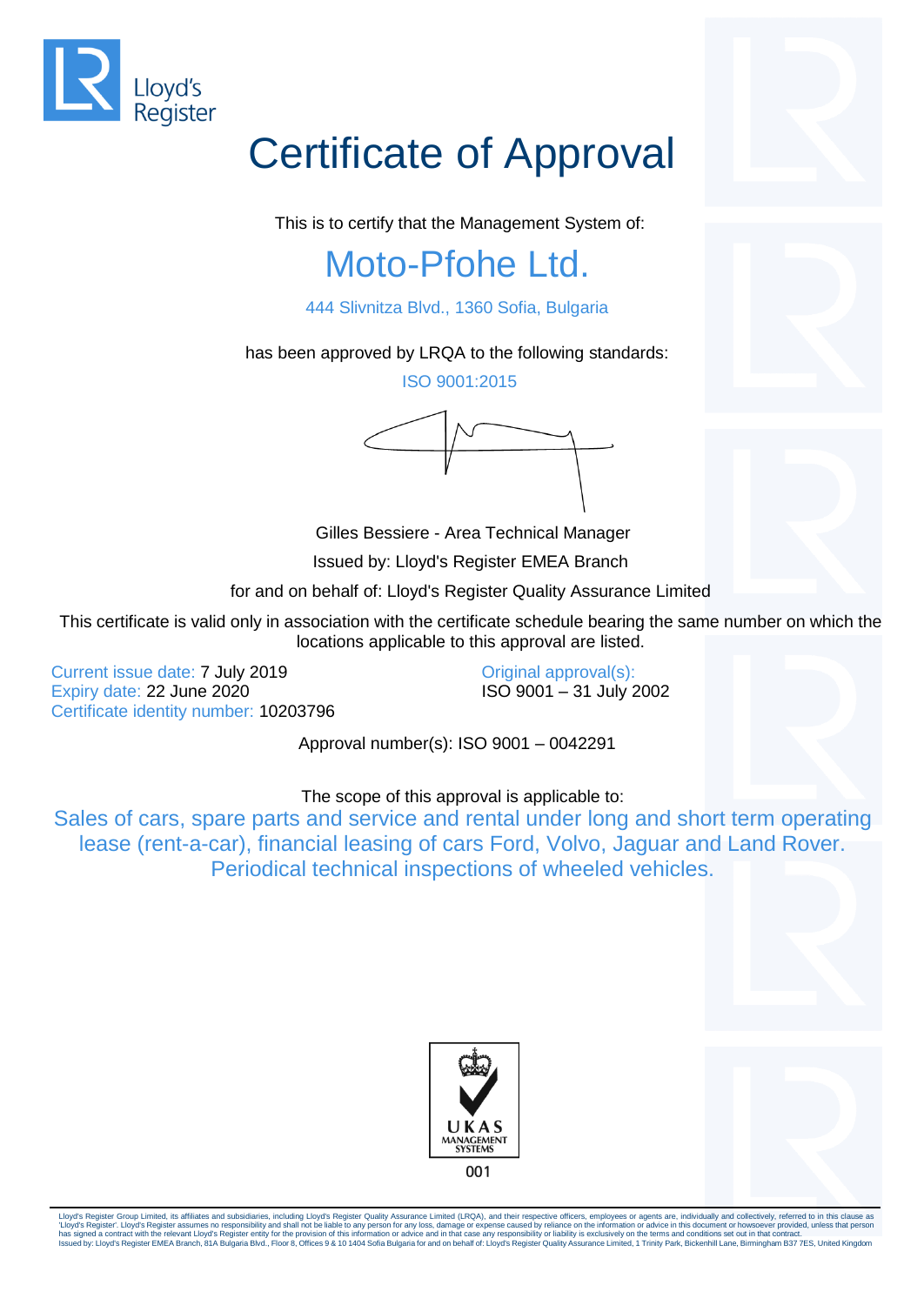

## Certificate Schedule

Certificate identity number: 10203796

| Location                                                                                                              | <b>Activities</b>                                                         |
|-----------------------------------------------------------------------------------------------------------------------|---------------------------------------------------------------------------|
| Moto-Pfohe Ltd.                                                                                                       | ISO 9001:2015                                                             |
| 444 Slivnitza Blvd.                                                                                                   | Sales of cars, spare parts and service and rental                         |
| 1360 Sofia                                                                                                            | under long term operating lease, financial leasing                        |
| <b>Bulgaria</b>                                                                                                       | of cars Ford.                                                             |
| Moto-Pfohe Leasing Ltd.                                                                                               | ISO 9001:2015                                                             |
| 444 Slivnitza Blvd.                                                                                                   | Sales of cars and rental under long and short term                        |
| 1360 Sofia                                                                                                            | operating lease (rent-a-car), financial leasing of                        |
| <b>Bulgaria</b>                                                                                                       | cars Ford, Volvo, Jaguar and Land Rover.                                  |
| Moto-Pfohe Ltd.<br>Trade and Service centre, 5-th kilometer<br>Mestnost Pod shoseto<br>8000 Burgas<br><b>Bulgaria</b> | ISO 9001:2015<br>Periodical technical inspections of wheeled<br>vehicles. |
| Moto-Pfohe Ltd.                                                                                                       | ISO 9001:2015                                                             |
| 483 Okolovrasten pat Str.                                                                                             | Sales of cars, spare parts and service and rental                         |
| 1389 Sofia                                                                                                            | under long term operating lease, financial leasing                        |
| <b>Bulgaria</b>                                                                                                       | of cars Jaguar, Land Rover and Volvo.                                     |



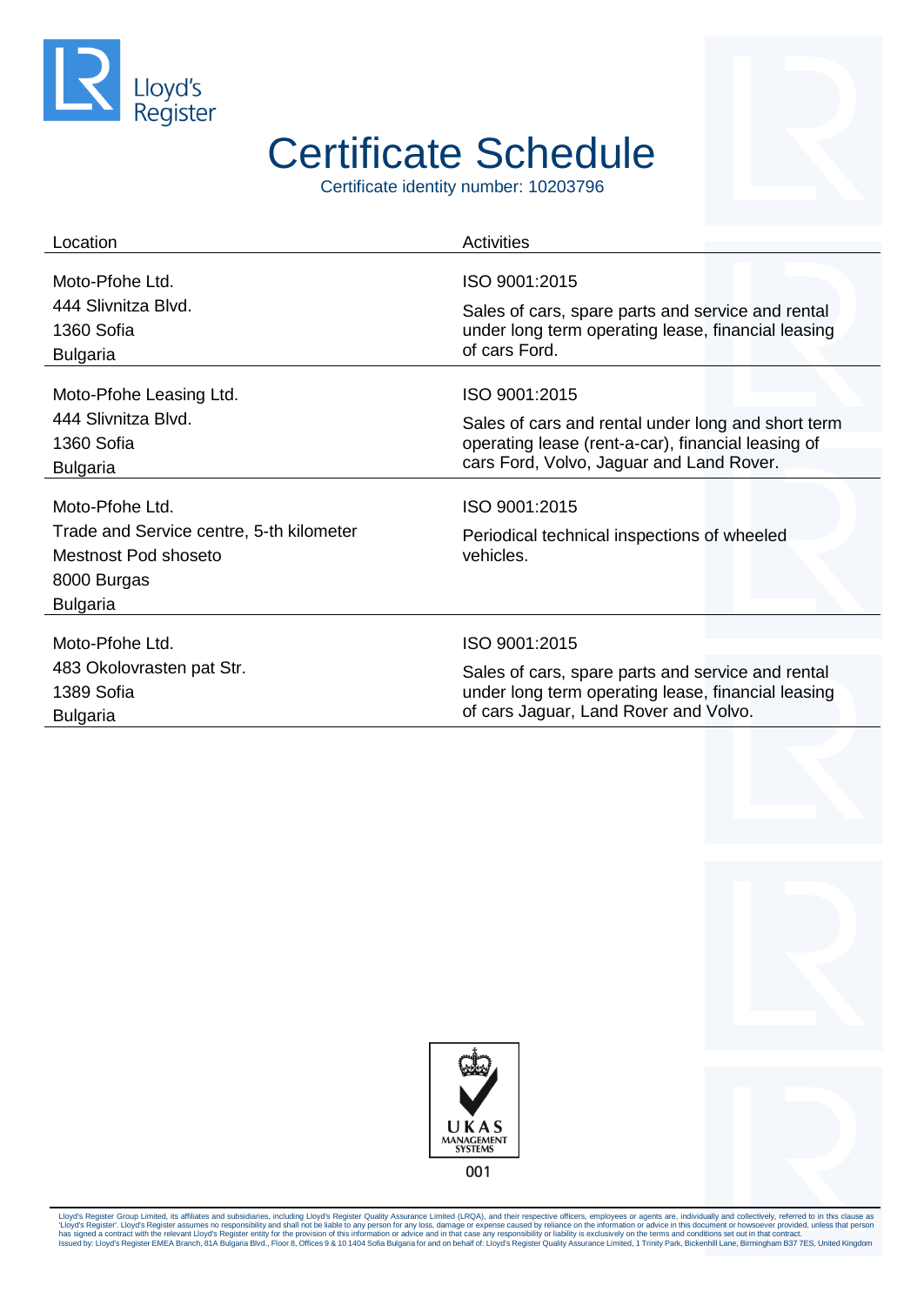

Настоящият сертификат се издава, за да удостовери, че Системата за управление на:

## Мото-Пфое Лизинг ЕООД

бул. Сливница 444, 1360 София, България

е одобрена от Lloyd's Register Quality Assurance в съответствие със следните стандарти:

ISO 9001:2015



Gilles Bessiere - Area Technical Manager Издаден от: Lloyd's Register EMEA Branch за и от името на: Lloyd's Register Quality Assurance Limited

Този сертификат е неразделна част от одобрението, идентифицирано с номер: 0042291

Дата на издаване: 7 Юли 2019 Дата на валидност: 22 Юни 2020 Сертификат номер: 10203793

Първоначално одобрение: ISO 9001 – 23 Юни 2014

Номер на одобрение: ISO 9001 – 0042291-002

#### Обхватът на одобрението е приложим за:

Продажба и отдаване под наем при условията на дългосрочен и краткосрочен оперативен лизинг (рент-а-кар), финансов лизинг на автомобили Форд, Волво, Ягуар и Ланд Ровър.



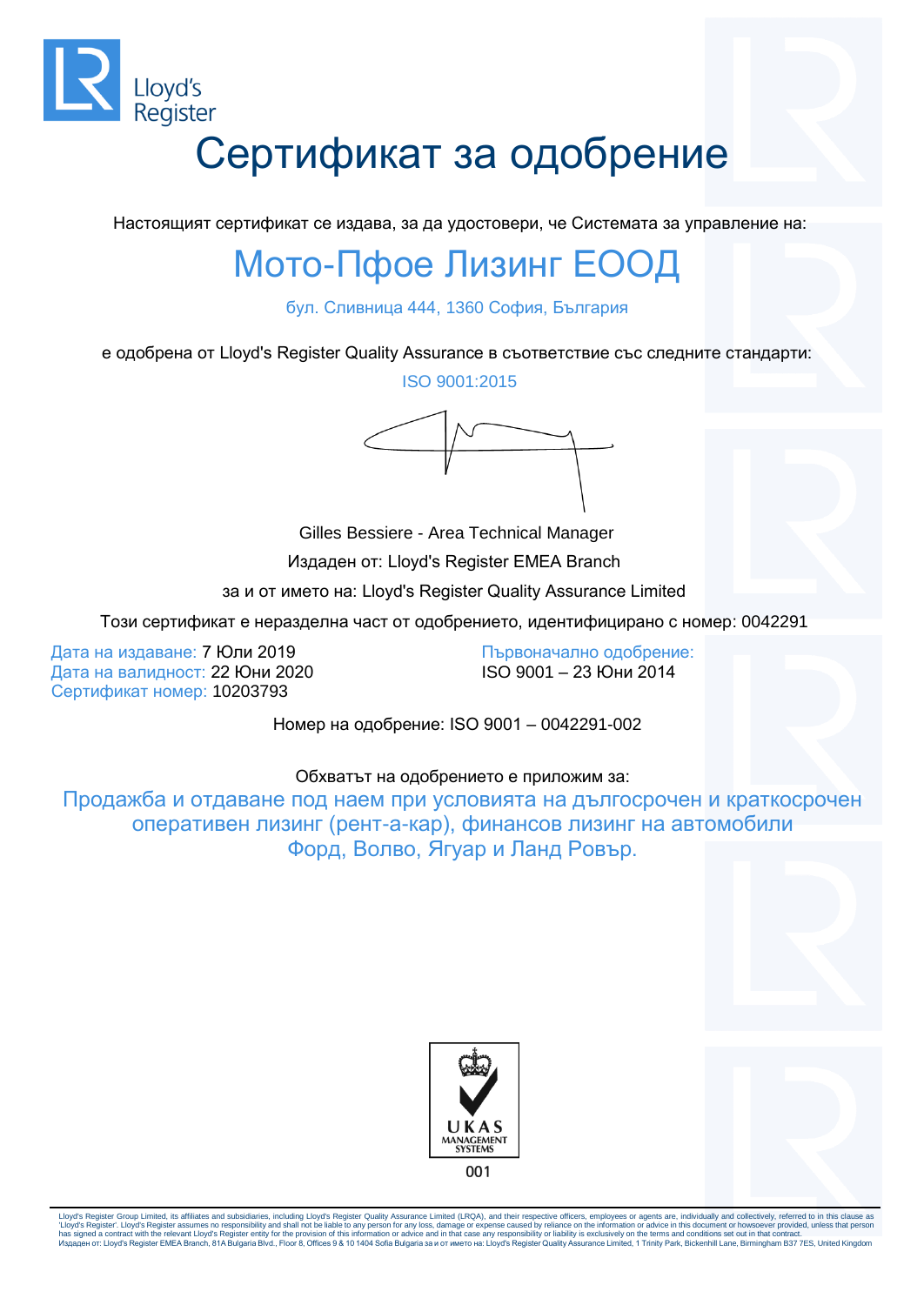

This is to certify that the Management System of:

## Moto-Pfohe Leasing Ltd.

444 Slivnitza Blvd., 1360 Sofia, Bulgaria

has been approved by LRQA to the following standards:

ISO 9001:2015

Gilles Bessiere - Area Technical Manager Issued by: Lloyd's Register EMEA Branch for and on behalf of: Lloyd's Register Quality Assurance Limited This certificate forms part of the approval identified by approval number: 0042291

Current issue date: 7 July 2019 Expiry date: 22 June 2020 Certificate identity number: 10203794

Original approval(s): ISO 9001 – 23 June 2014

Approval number(s): ISO 9001 – 0042291-002

The scope of this approval is applicable to:

Sales of cars and rental under long and short term operating lease (rent-a-car), financial leasing of cars Ford, Volvo, Jaguar and Land Rover.





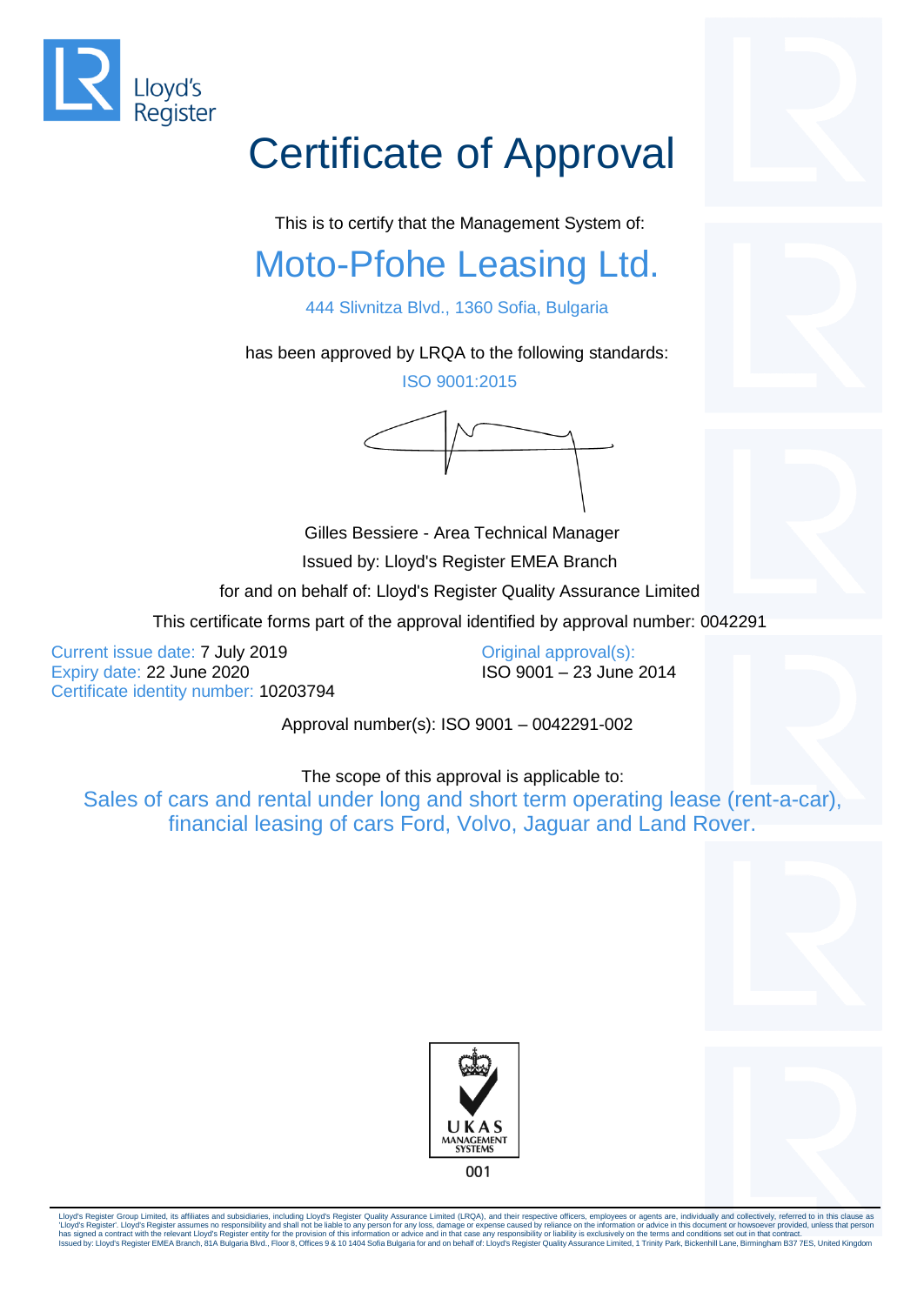

Настоящият сертификат се издава, за да удостовери, че Системата за управление на:

## Мото-Пфое ЕООД

Търговско - сервизен комплекс, 5-ти километър местност Под шосето, 8000 Бургас, България

е одобрена от Lloyd's Register Quality Assurance в съответствие със следните стандарти:

ISO 9001:2015

Gilles Bessiere - Area Technical Manager Издаден от: Lloyd's Register EMEA Branch за и от името на: Lloyd's Register Quality Assurance Limited

Този сертификат е неразделна част от одобрението, идентифицирано с номер: 0042291

Дата на издаване: 7 Юли 2019 Дата на валидност: 22 Юни 2020 Сертификат номер: 10203789

Първоначално одобрение: ISO 9001 – 15 Юни 2015

Номер на одобрение: ISO 9001 – 0042291-003

Обхватът на одобрението е приложим за: Периодични прегледи за проверка на техническата изправност на пътни превозни средства (ППС).



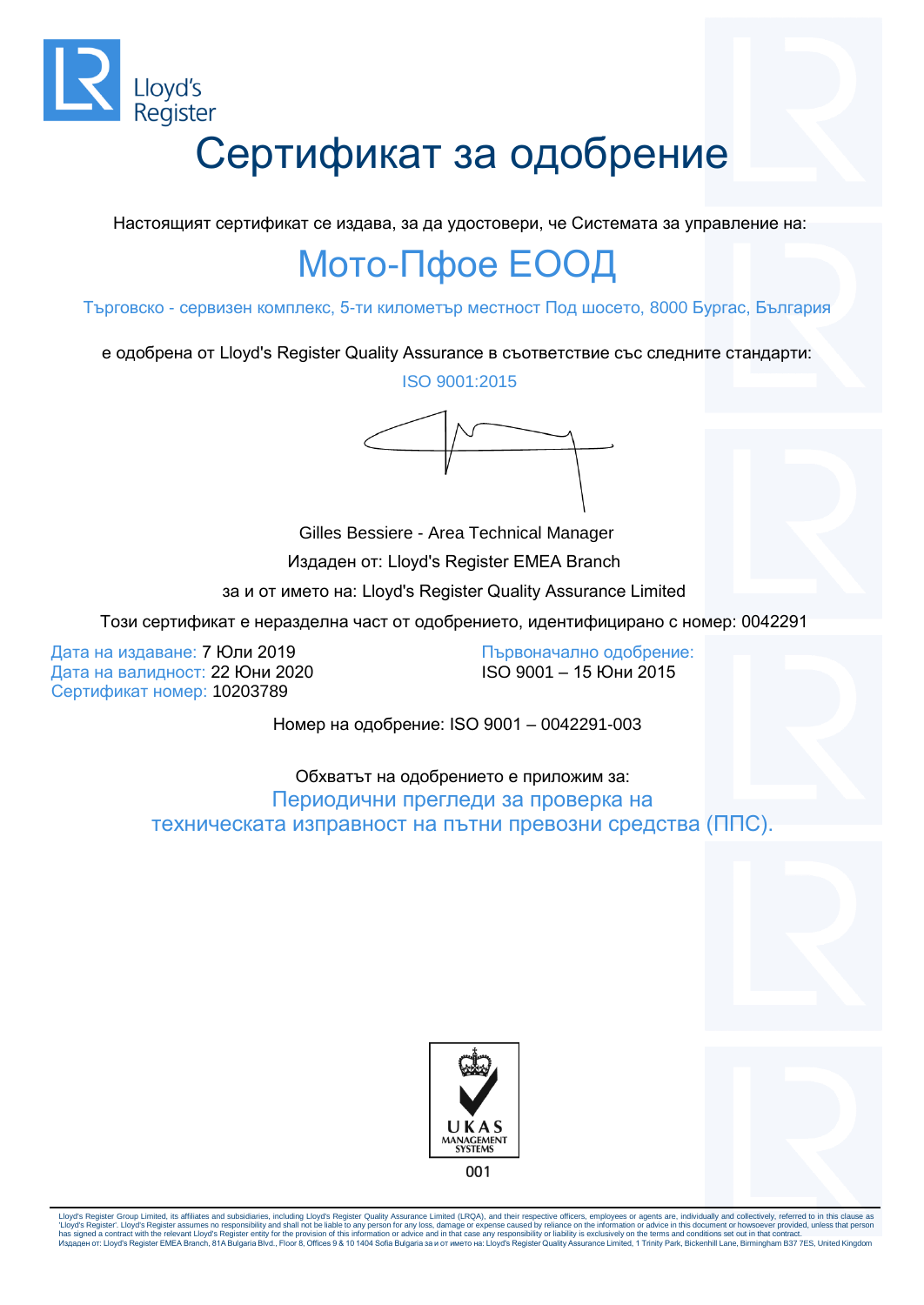

This is to certify that the Management System of:

## Moto-Pfohe Ltd.

Trade and Service centre, 5-th kilometer, Mestnost Pod shoseto, 8000 Burgas, Bulgaria

has been approved by LRQA to the following standards:

ISO 9001:2015

Gilles Bessiere - Area Technical Manager Issued by: Lloyd's Register EMEA Branch for and on behalf of: Lloyd's Register Quality Assurance Limited This certificate forms part of the approval identified by approval number: 0042291

Current issue date: 7 July 2019 Expiry date: 22 June 2020 Certificate identity number: 10203790 Original approval(s): ISO 9001 – 15 June 2015

Approval number(s): ISO 9001 – 0042291-003

The scope of this approval is applicable to: Periodical technical inspections of wheeled vehicles.



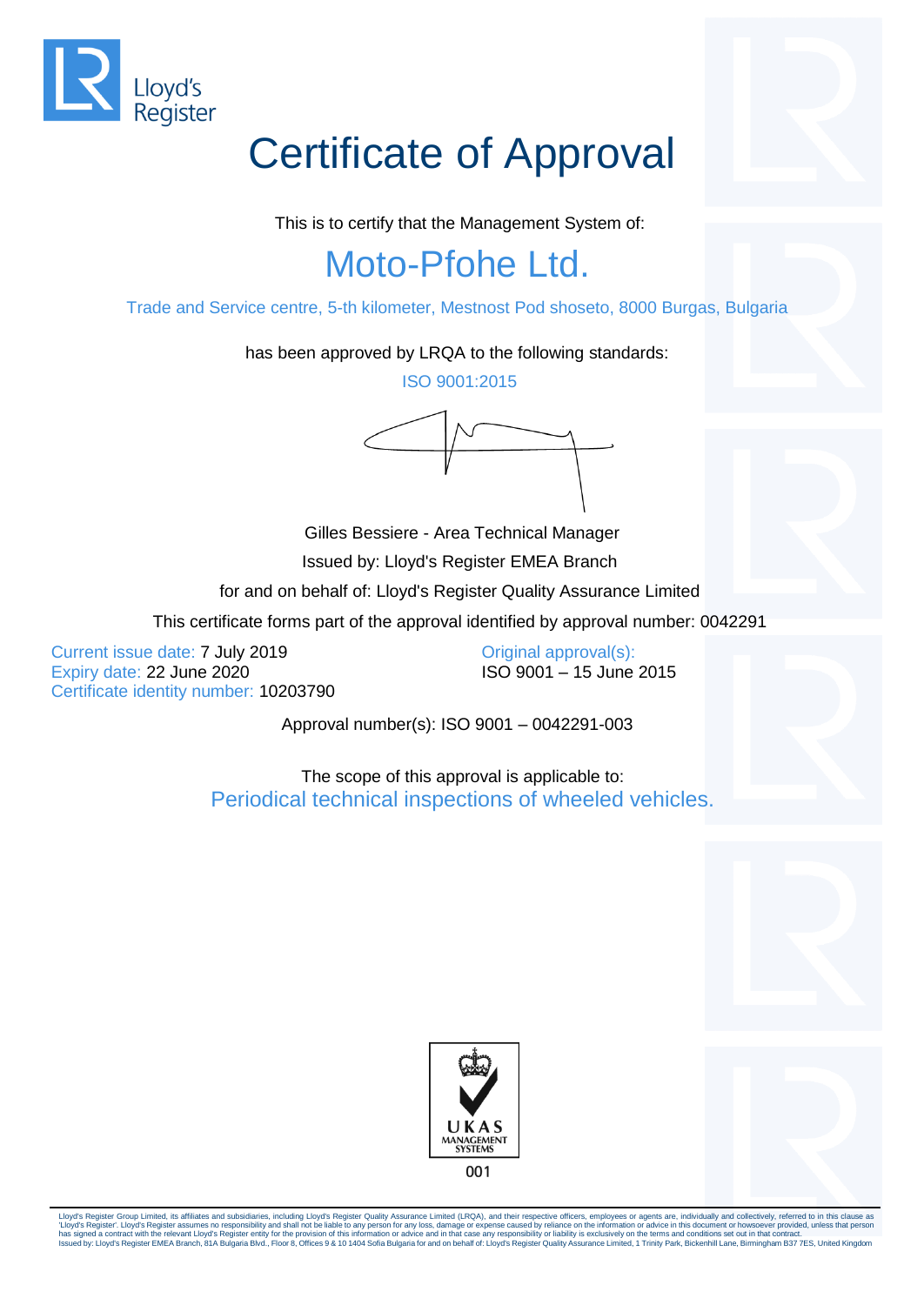

Настоящият сертификат се издава, за да удостовери, че Системата за управление на:

### Мото-Пфое ЕООД

ул. Околовръстен път 483, 1389 София, България

е одобрена от Lloyd's Register Quality Assurance в съответствие със следните стандарти:

ISO 9001:2015

Gilles Bessiere - Area Technical Manager Издаден от: Lloyd's Register EMEA Branch за и от името на: Lloyd's Register Quality Assurance Limited

Този сертификат е неразделна част от одобрението, идентифицирано с номер: 0042291

Дата на издаване: 7 Юли 2019 Дата на валидност: 22 Юни 2020 Сертификат номер: 10203792

Първоначално одобрение: ISO 9001 – 6 Февруари 2019

Номер на одобрение: ISO 9001 – 0042291-004

#### Обхватът на одобрението е приложим за:

Продажба на автомобили, резервни части и сервиз и отдаване под наем при условията на дългосрочен оперативен лизинг, финансов лизинг на автомобили Ягуар, Ланд Ровър и Волво.



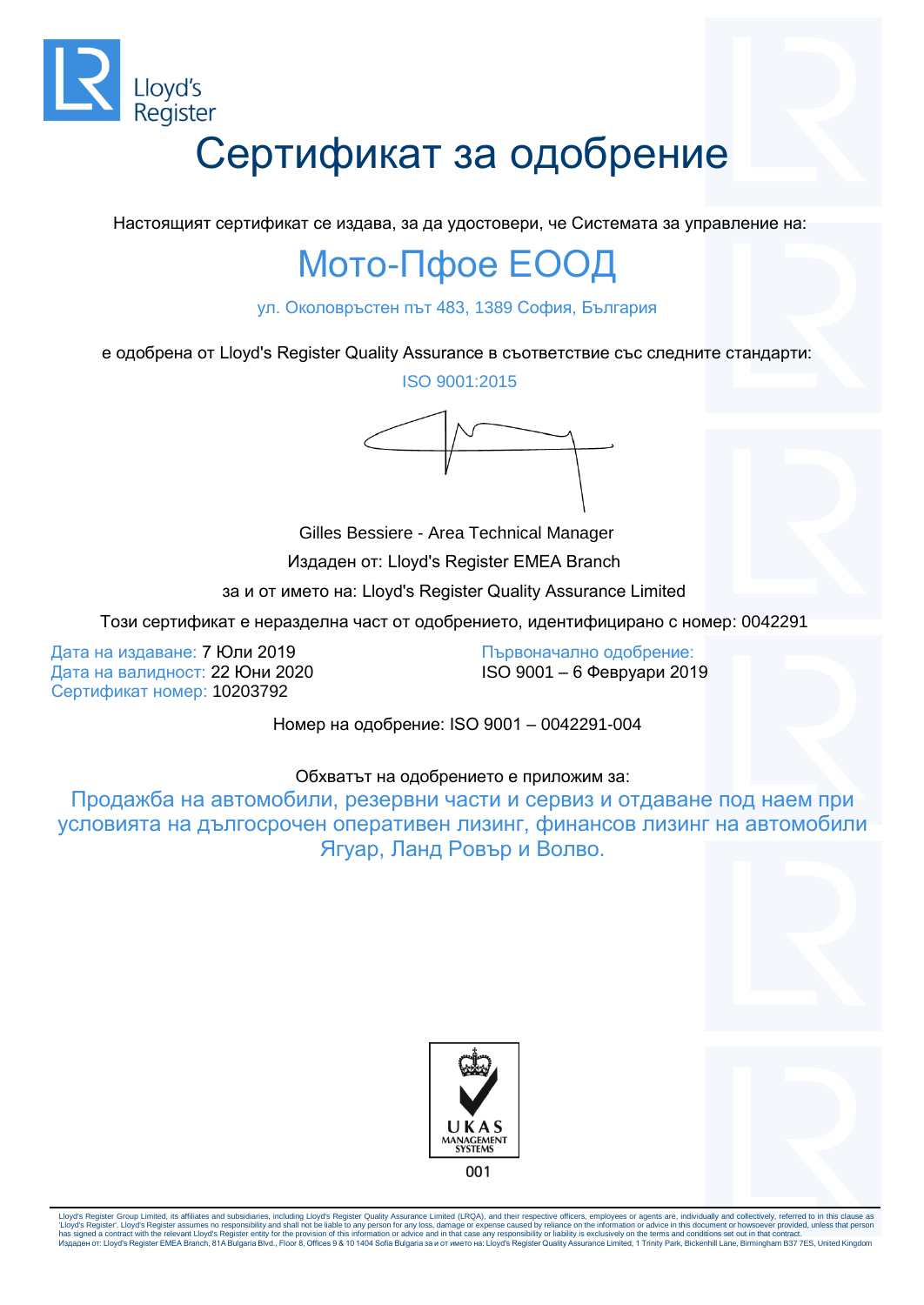

This is to certify that the Management System of:

## Moto-Pfohe Ltd.

483 Okolovrasten pat Str., 1389 Sofia, Bulgaria

has been approved by LRQA to the following standards:

ISO 9001:2015

Gilles Bessiere - Area Technical Manager Issued by: Lloyd's Register EMEA Branch for and on behalf of: Lloyd's Register Quality Assurance Limited

This certificate forms part of the approval identified by approval number: 0042291

Current issue date: 7 July 2019 Expiry date: 22 June 2020 Certificate identity number: 10203791 Original approval(s): ISO 9001 – 6 February 2019

Approval number(s): ISO 9001 – 0042291-004

The scope of this approval is applicable to:

Sales of cars, spare parts and service and rental under long term operating lease, financial leasing of cars Jaguar, Land Rover and Volvo.



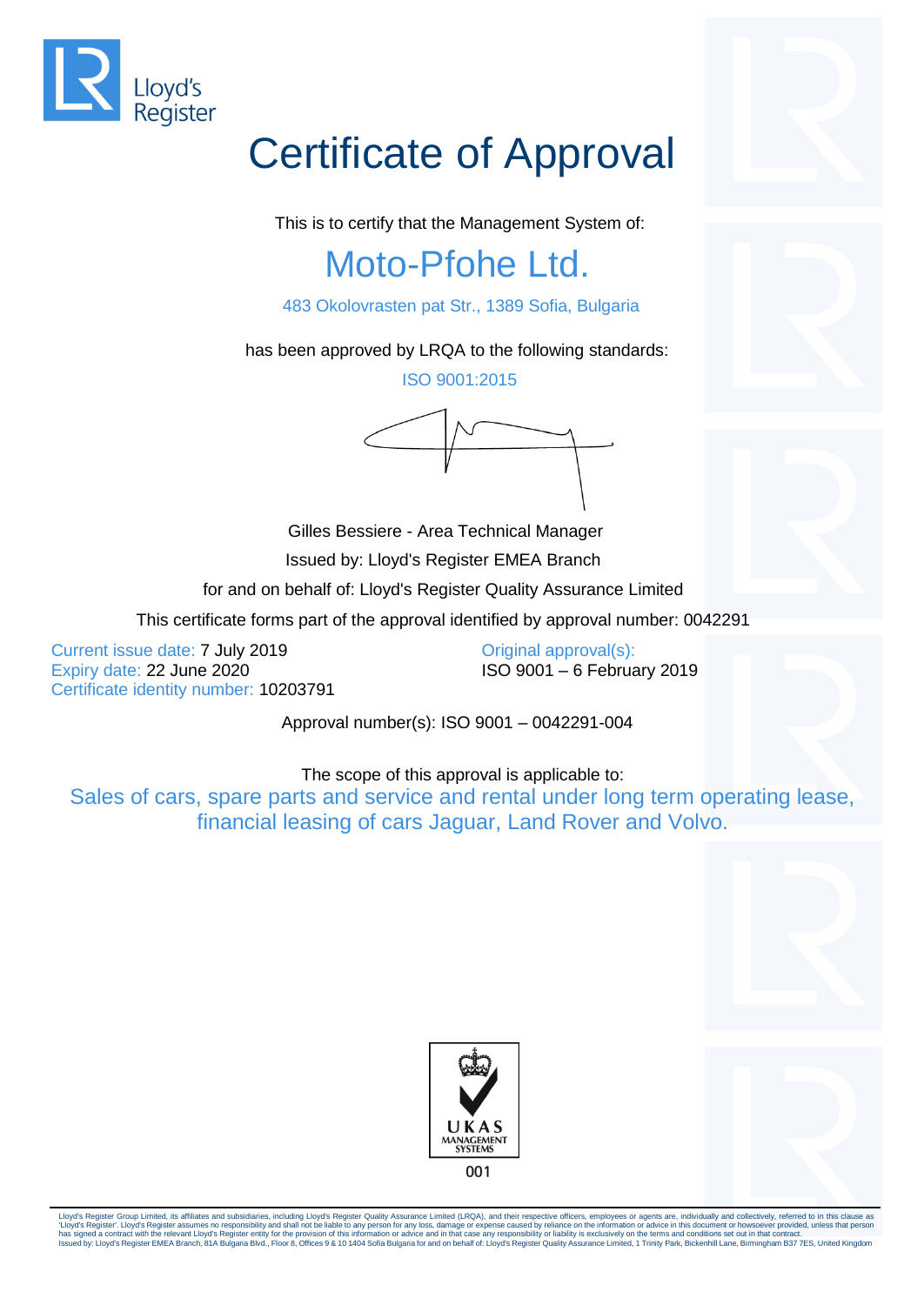

Настоящият сертификат се издава, за да удостовери, че Системата за управление на:

#### Мото-Пфое ЕООД

бул. Сливница 444, 1360 София, България

е одобрена от Lloyd's Register Quality Assurance в съответствие със следните стандарти:

ISO 14001:2015

Gilles Bessiere - Area Technical Manager Издаден от: Lloyd's Register EMEA Branch

за и от името на: Lloyd's Register Quality Assurance Limited

Този сертификат е валиден само заедно с приложението към него, което носи същия номер и на което са изброени всички обекти, включени в това одобрение.

Дата на издаване: 7 Юли 2019 Дата на валидност: 3 Март 2022 Сертификат номер: 10203787

Първоначално одобрение: ISO 14001 – 4 Март 2013

Номер на одобрение: ISO 14001 – 0042292

Обхватът на одобрението е приложим за: Продажба на автомобили, резервни части и сервиз на Форд, Волво, Ягуар и Ланд Ровър.



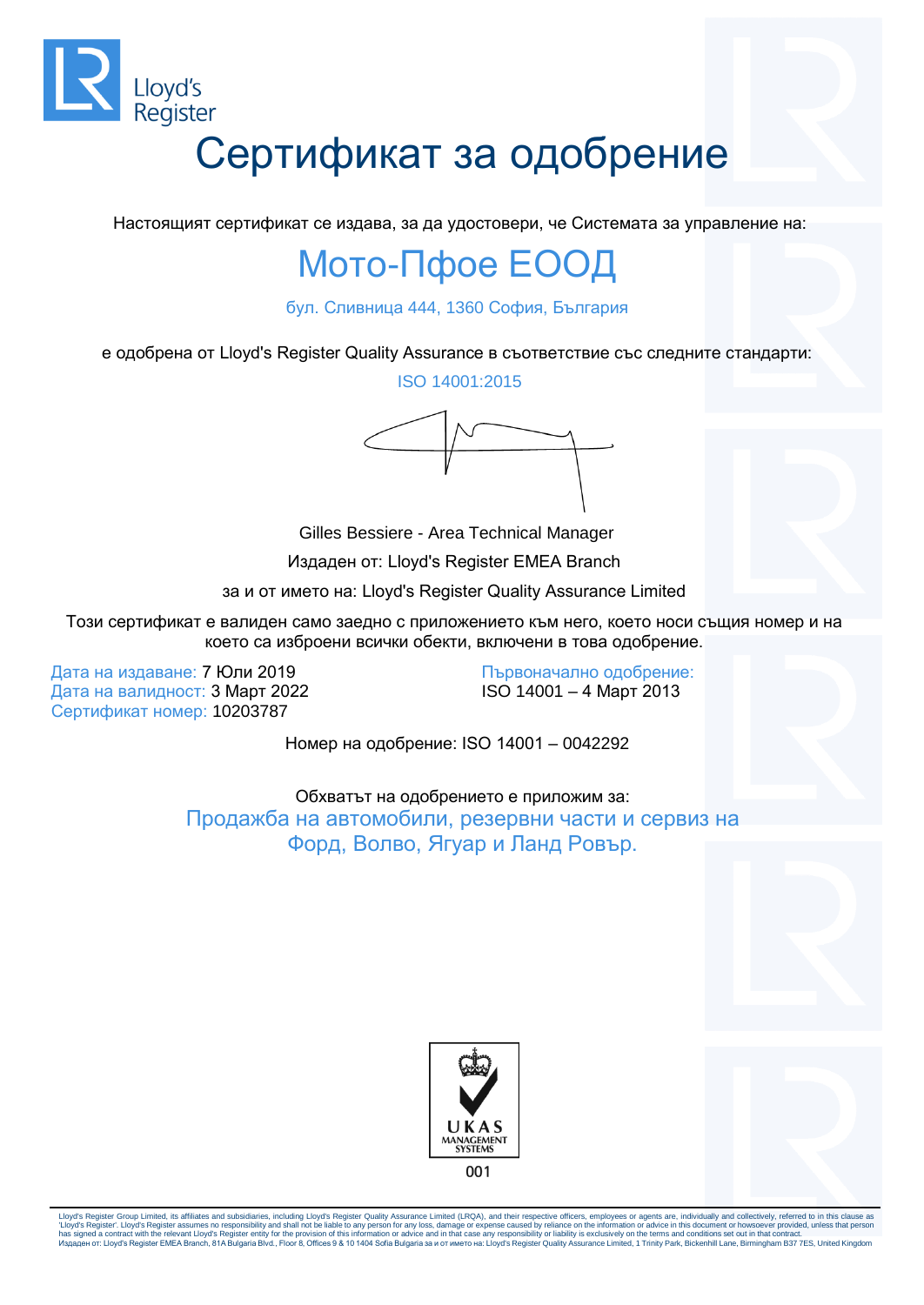

Сертификат номер: 10203787

| Обекти<br>Дейности              |                                                             |
|---------------------------------|-------------------------------------------------------------|
| Мото-Пфое ЕООД                  | ISO 14001:2015                                              |
| бул. Сливница 444<br>1360 София | Продажба на автомобили, резервни части и<br>сервиз на Форд. |
| България                        |                                                             |
| Мото-Пфое ЕООД                  | ISO 14001:2015                                              |
| ул. Околовръстен път 483        | Продажба на автомобили, резервни части и                    |
| 1389 София                      | сервиз на Ягуар, Ланд Ровър и Волво.                        |
| България                        |                                                             |



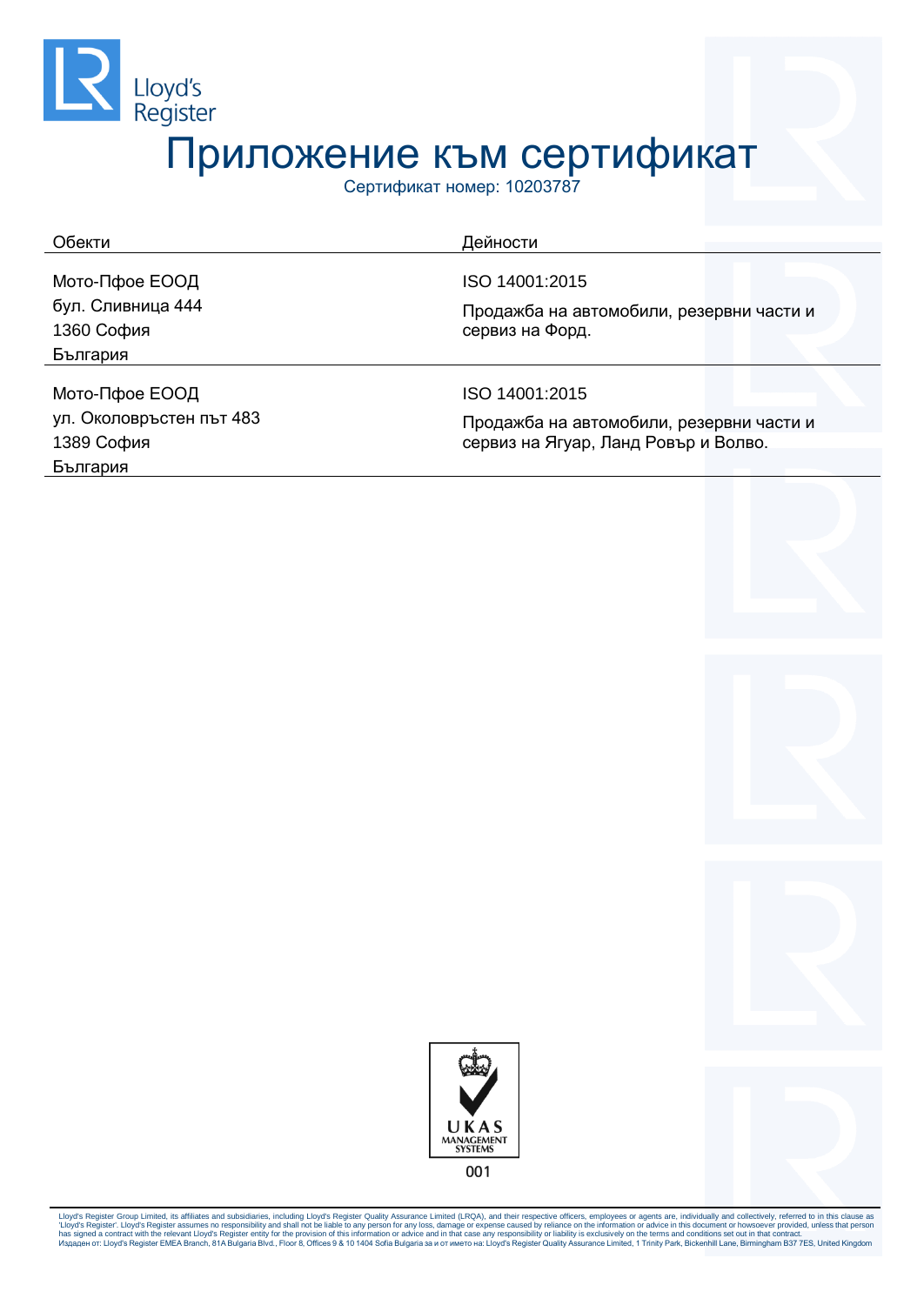

This is to certify that the Management System of:

## Moto-Pfohe Ltd.

444 Slivnitza Blvd., 1360 Sofia, Bulgaria

has been approved by LRQA to the following standards:

ISO 14001:2015

Gilles Bessiere - Area Technical Manager

Issued by: Lloyd's Register EMEA Branch

for and on behalf of: Lloyd's Register Quality Assurance Limited

This certificate is valid only in association with the certificate schedule bearing the same number on which the locations applicable to this approval are listed.

Current issue date: 7 July 2019 Expiry date: 3 March 2022 Certificate identity number: 10203788 Original approval(s): ISO 14001 – 4 March 2013

Approval number(s): ISO 14001 – 0042292

The scope of this approval is applicable to: Sales of cars, spare parts and service of Ford, Volvo, Jaguar and Land Rover.









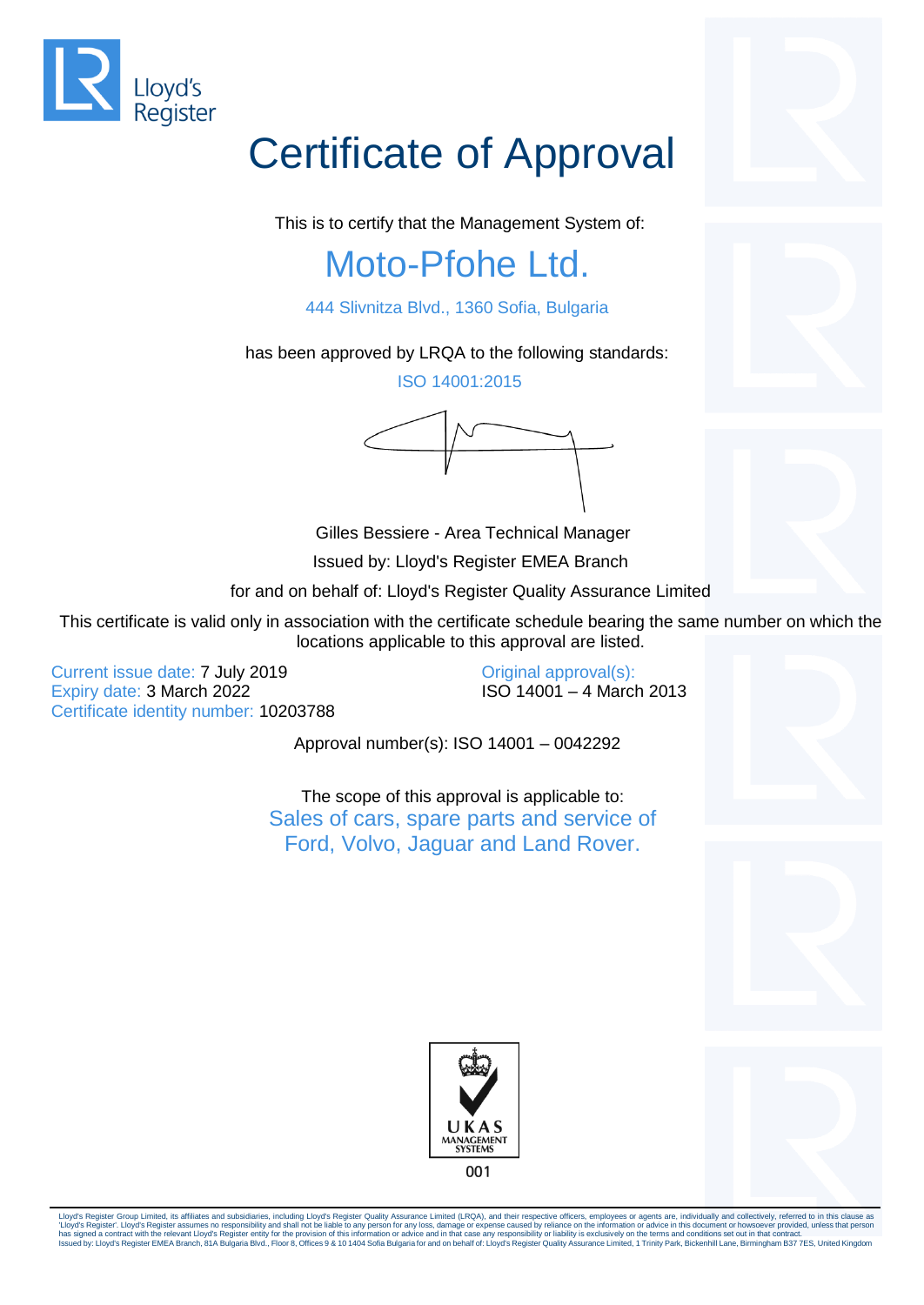

## Certificate Schedule

Certificate identity number: 10203788

| Location                  | Activities                                                                 |
|---------------------------|----------------------------------------------------------------------------|
|                           |                                                                            |
| Moto-Pfohe Ltd.           | ISO 14001:2015                                                             |
| 444 Slivnitza Blvd.       | Sales of cars, spare parts and service of Ford.                            |
| 1360 Sofia                |                                                                            |
| <b>Bulgaria</b>           |                                                                            |
|                           |                                                                            |
| Moto-Pfohe Ltd.           | ISO 14001:2015                                                             |
| 483 Okolovrasten pat Str. | Sales of cars, spare parts and service of Jaguar,<br>Land Rover and Volvo. |
| 1389 Sofia                |                                                                            |
| <b>Bulgaria</b>           |                                                                            |



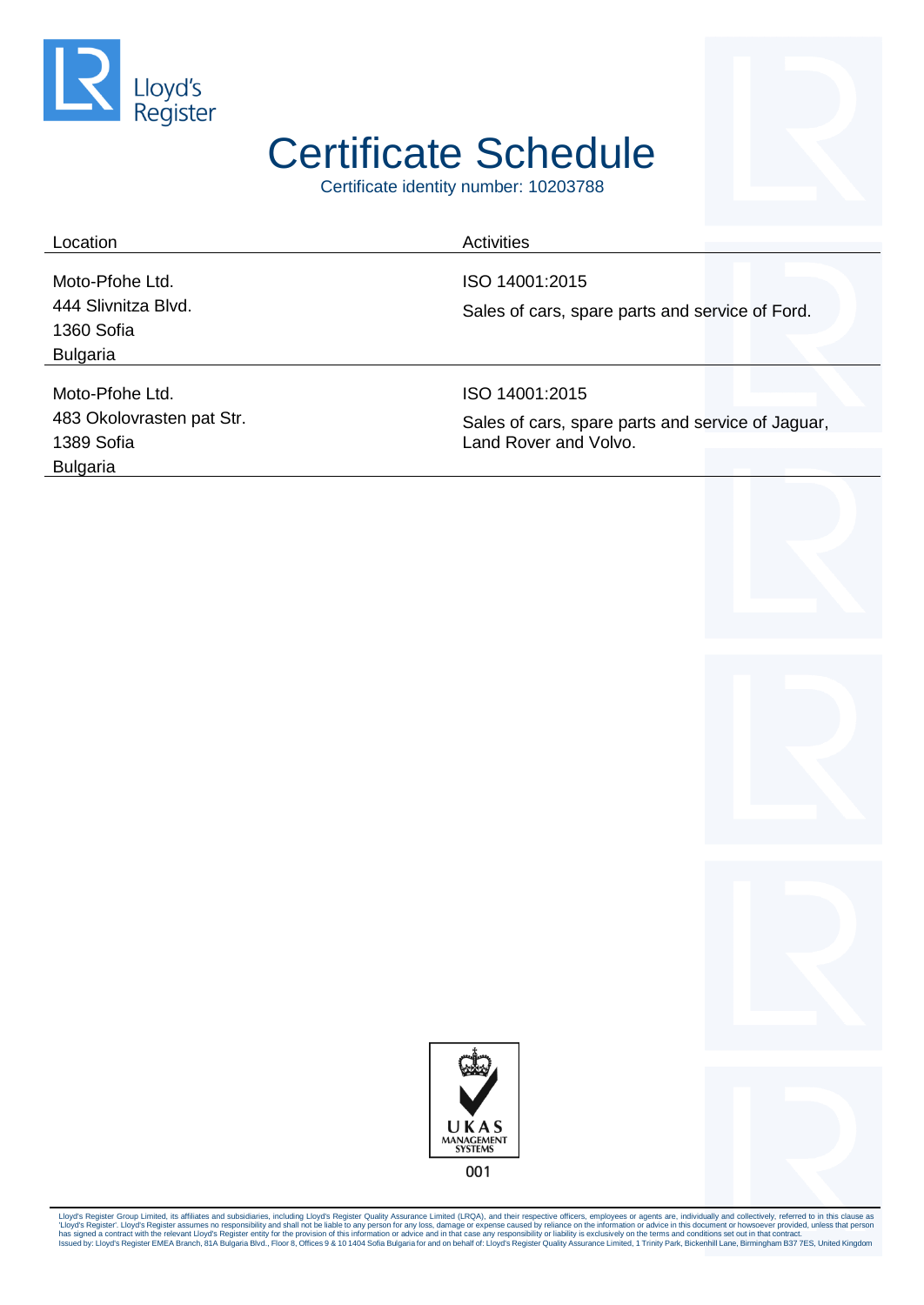

Настоящият сертификат се издава, за да удостовери, че Системата за управление на:

### Мото-Пфое ЕООД

ул. Околовръстен път 483, 1389 София, България

е одобрена от Lloyd's Register Quality Assurance в съответствие със следните стандарти:

ISO 14001:2015

Gilles Bessiere - Area Technical Manager Издаден от: Lloyd's Register EMEA Branch за и от името на: Lloyd's Register Quality Assurance Limited

Този сертификат е неразделна част от одобрението, идентифицирано с номер: 0042292

Дата на издаване: 7 Юли 2019 Дата на валидност: 3 Март 2022 Сертификат номер: 10203785

Първоначално одобрение: ISO 14001 – 4 Март 2019

Номер на одобрение: ISO 14001 – 0042292-002

Обхватът на одобрението е приложим за: Продажба на автомобили, резервни части и сервиз на Ягуар, Ланд Ровър и Волво.